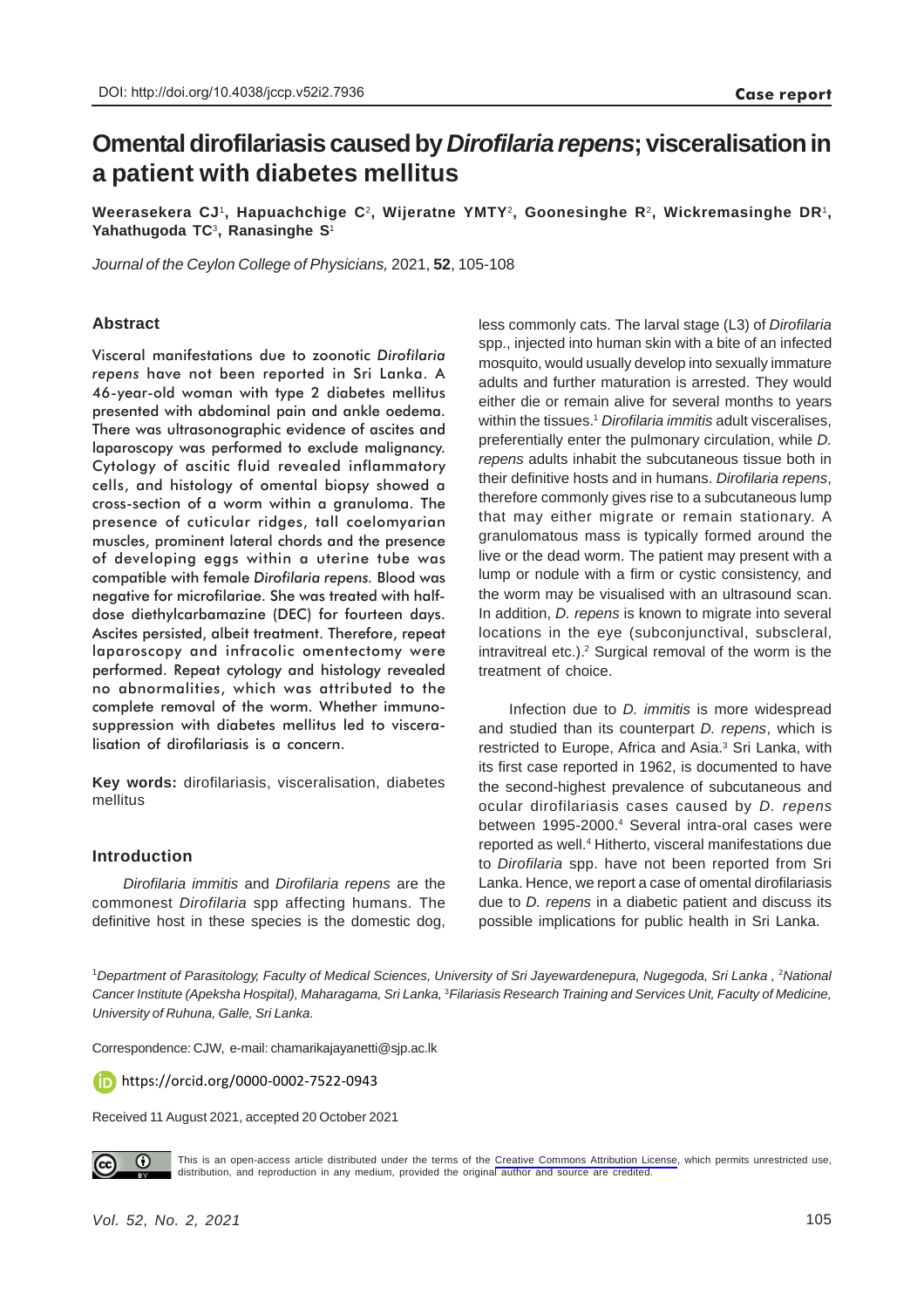## **Case report**

A 46-year-old woman from Piliyandala, an urban area in the Colombo district, was referred to the Department of Parasitology, Faculty of Medical Sciences, University of Sri Jayewardenepura for further evaluation after a worm was found in a biopsy specimen of the omentum. She was referred from the National Cancer Institute (NCI), Maharagama, where diagnostic laparoscopy was performed to exclude malignancy. Her primary complaints were abdominal pain and bilateral ankle oedema for a one-year duration. Accompanying symptoms included abdominal distension, nausea, loss of appetite and generalised fatigue. She was on treatment for hypertension, hypercholesterolemia and long-standing type 2 diabetes mellitus (DM), which was complicated with nephropathy, neuropathy and retinopathy. She had been repeatedly investigated for bilateral ankle oedema for the past year before being referred to NCI. Since transabdominal ultrasound revealed ascitic fluid in the pouch of Douglas (POD), diagnostic laparoscopy was performed to exclude malignancy. Other than the presence of ascitic fluid in POD, the macroscopy of the abdominal viscera appeared normal. Ascitic fluid and omental biopsy were obtained to exclude primary peritoneal malignancy. Cytology of peritoneal fluid revealed amorphous fluid with scattered reactive mesothelial cells, neutrophils and lymphocytes; malignant cells were not visualised. Histology of omental biopsy showed a cross-section of a worm

within a granuloma. The rest of the tissue showed a scattered infiltrate of chronic inflammatory cells with no evidence of malignancy. The worm had cuticular ridges and tall coelomyerian muscles with prominent lateral chords. One of the uterine tubes of the worm contained developing eggs. The morphology was compatible with female *D. repens* (Figure 1).

Thick blood film examination and Knott's concentration, which were carried out on peripheral blood according to standard protocols to exclude probable microfilaraemia, yielded negative results. Blood analysis showed a leucocyte count of  $8.8x10<sup>9</sup>$ and 4.5% of eosinophils. The patient was treated with half-dose diethylcarbamazine due to nephropathy; 50mg thrice daily for 14 days to arrest migration and to kill any possible remaining filarial worms. Due to the presence of mesothelial cells in the ascitic fluid, the patient was monitored with a repeat ultrasound scan for improvement/increase in the volume of ascites. Repeat laparoscopy was performed four weeks after completion of treatment to check for any abnormalities in the omentum as ascites persisted. Since no macroscopic abnormalities were detected, infracolic omentectomy was carried out simultaneously (Figure 2). Repeat cytology of the ascitic fluid was normal, and there was no histological evidence of granuloma formation or worms in the removed omental tissue. Since the ascites did not resolve even post-surgery, a renal pathology was suspected, and the patient was referred to a nephrology unit for further management.



**Figure 1. Cross-sectional morphology of the worm identified in the biopsy.**

 A – The cuticular ridges (black arrow) and the tall coelomyerian muscle cells (red arrow) are seen. The white arrow depicts the lateral chord (10X).

B – The content within the blue box in figure A is enlarged. The cuticular ridges (black arrow) and the tall coelomyerian muscle cells (red arrow) can be seen clearly (40X).

C – Shows uterine tubes with developing eggs (green arrow) (10X).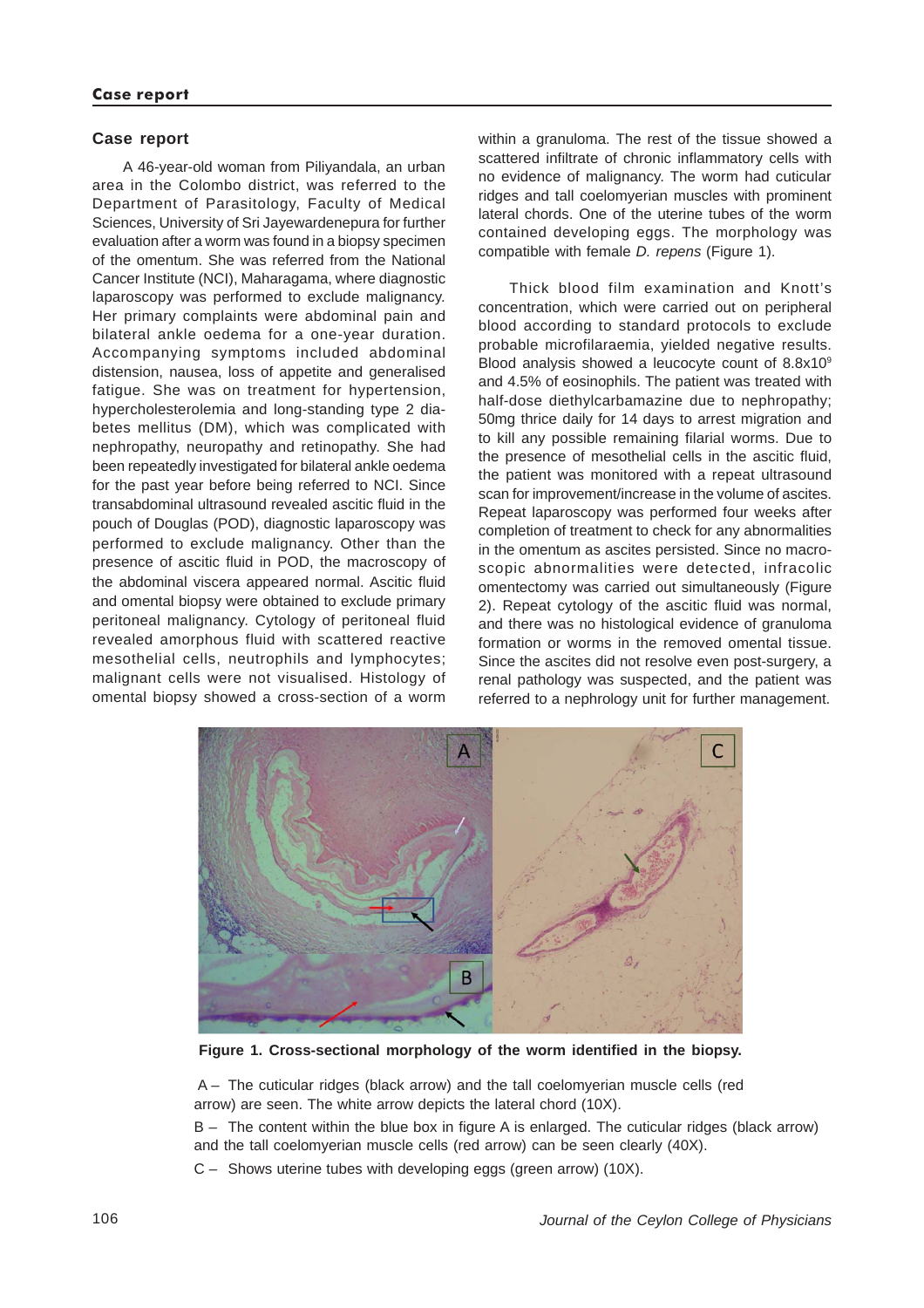

**Figure 2. Timeline of important clinical events.**

# **Discussion and conclusion**

Here we report the first endogenous case of omental dirofilariasis, in which very few cases have been reported globally so far; literature reveals only three cases of omental dirofilariasis elsewhere in the world5,6. In our patient, detection of the *D. repens* worm in the omentum was an atypical incidental finding, with no macroscopic abnormality detected in the omentum in both laparoscopies. The first biopsy would have partially removed the worm leading to its further disintegration with time, resulting in normal histology in the repeat biopsy. Whether the spread of the worm was through the circulatory system or by direct migration from the subcutaneous tissue, piercing the anterior abdominal wall into the omentum, is unclear.<sup>3</sup> The absence of microfilaraemia<sup>4</sup> with an eosinophil count at the upper limit of normal is usually observed in humans dirofilariasis.<sup>3</sup> However, very rarely, microfilaraemia has been reported in association with subcutaneous lesions.<sup>7</sup>

We used a course of half-dose DEC since there was visceralization to arrest or kill any remaining live worms considering the possible immunosuppressive status of this patient due to DM. Whether DM led to possible visceralization by impairing host immunity needs to be elucidated.

The vectors of dirofilariasis include mosquitoes of the family Culicidae, including *Aedes aegypti* and *Armigeres sulalbatus*, frequently found in the urban setting. However, no local studies have incriminated the vector/s of dirofilariasis in Sri Lanka to date. Further, diagnostic facilities are scarce in major hospitals and

molecular studies to detect microfilariae in the blood is yet not established in Sri Lanka. However, Departments of Parasitology in all the medical faculties in state universities, as well as the Medical Research Institute, Colombo offer diagnostic assistance. It is recommended that each centre is contacted whenever possible for technological assistance before sending samples.

## **Conclusions**

Dirofilariasis could be considered as an emerging zoonotic disease in the country and can lead to a challenging public health problem in Sri Lanka in future. Regular screening of dogs and treatment of dogs with ivermectin, vector incrimination and implementing vector control measures, preventing man-vector contact, increasing public and clinician awareness, and expanding diagnostic facilities may be necessary measures needed to be taken to overcome the challenge of spreading this disease.

#### **References**

- 1. Thomas C. Orihel , Lawrence R. Ash. Parasites in human tissues. Amer Society of Clinical; 1<sup>st</sup> edition. 1995.
- 2. Kalogeropoulos CD, Stefaniotou MI, Gorgoli KE, Papadopoulou CV, Pappa CN, Paschidis CA. Ocular dirofilariasis: a case series of 8 patients. *Middle East Afr J Ophthalmol.* 2014; **21**(4): 312-16. doi:10.4103/0974-9233.142267
- 3. Capelli G, Genchi C, Baneth G, et al . Recent advances on Dirofilaria repens in dogs and humans in Europe. *Parasit Vectors.* 2018; **11**(1): 663. doi: 10.1186/s13071-018-3205-x. PMID: 30567586; PMCID: PMC6299983.